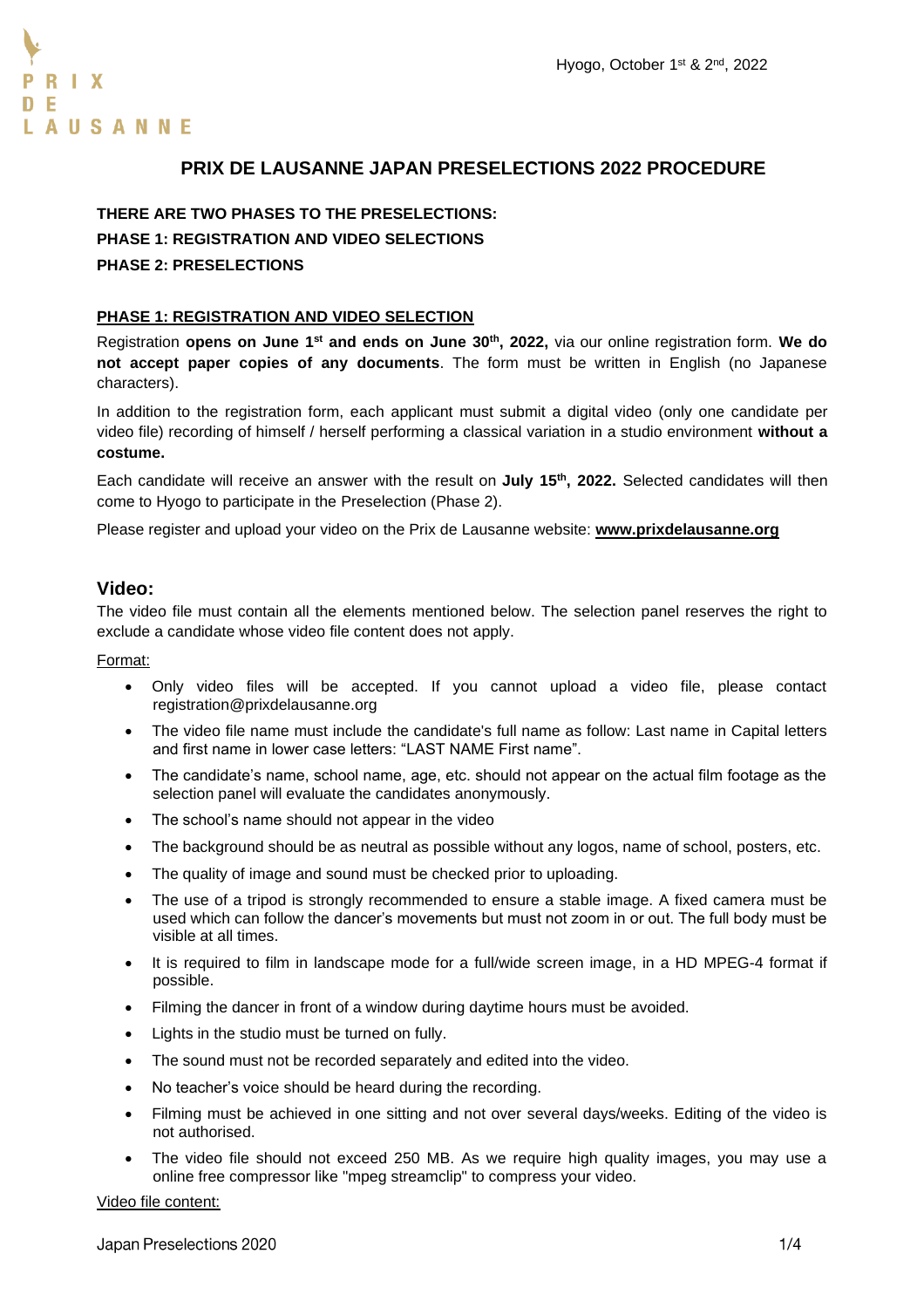The candidate must perform **one of the Prix de Lausanne classical variations (see the "Variations" section below for more details).** The video file must be between 1.50 and maximum 2.50 minutes in duration. It must show the full body throughout. Please remember that dance is a form of expression, not just technique.

## **PHASE 2: PRESELECTION**

Selected participants must be in Hyogo when the event starts on Saturday, October 1 st , 2022, at 9:00 am**.**  Address:

### **Hyogo Performing Arts Center The Grand Hall**\*

2-22, Takamatsu - cho, Nishinomiya - shi, Hyogo

*\*Please do not directly call the theater for any inquiries regarding the Japan Preselection 2022.*

**Each participant must prepare one classical solo, and one contemporary solo.** Please read the "Variations" section below for more details.

# **1. Schedule**

# Saturday, October 1st, 2022

| 09:00           | Registration, number and dressing room assignment                                   |
|-----------------|-------------------------------------------------------------------------------------|
| $10:00 - 11:30$ | Ballet class - JUNIORS - on stage - Jury present                                    |
| $11:45 - 13:15$ | Ballet class - SENIORS - on stage - Jury present                                    |
| 13:15 – 15:00   | Run through of classical variations - JUNIORS - on stage - no jury                  |
|                 | 13:15 - 15:00 Lunch for Jury                                                        |
|                 | 15:00 - 16:00 Contemporary class - SENIORS - on stage - Jury present                |
|                 | 16:00 - 17:00 Contemporary class - JUNIORS on stage - Jury present                  |
| 17:00 – 18.30   | Run through of classical variations $-$ SENIORS $-$ on stage $-$ no jury            |
|                 | 18:30 – 20:00 Run through of contemporary variations – JUNIORS – on stage – no jury |
|                 | 20:00 – 21:30 Run through of contemporary variations – SENIORS – on stage – no jury |
|                 |                                                                                     |

#### Sunday, October 2nd, 2022

|       | $09:30 - 10:25$ Warm-up on stage - ALL                                                   |
|-------|------------------------------------------------------------------------------------------|
|       | $10:30 - 14:30$ Classical and contemporary variations $-ALL$ - on stage $-$ Jury present |
|       | $14:30 - 15:00$ Jury deliberation                                                        |
| 15:00 | <b>Announcement of Finalists</b>                                                         |
|       | $16:00 - 17:00$ Finals – on stage                                                        |
|       | $17:00 - 17:30$ Jury deliberation                                                        |
| 17:30 | Announcement of winners - on stage                                                       |

# **2. Clothing - Ballet classes and variations**

#### Female candidates

Sleeveless leotard and skin colour tights, soft-shoes, and pointe shoes (with ribbons). No jewellery or hair decoration.

For the video selection audition, please do not wear a tutu or skirt, only a sleeveless leotard and skin colour tights. For the selection rounds in Hyogo, a rehearsal costume or stage costume must be worn for rehearsals and variations.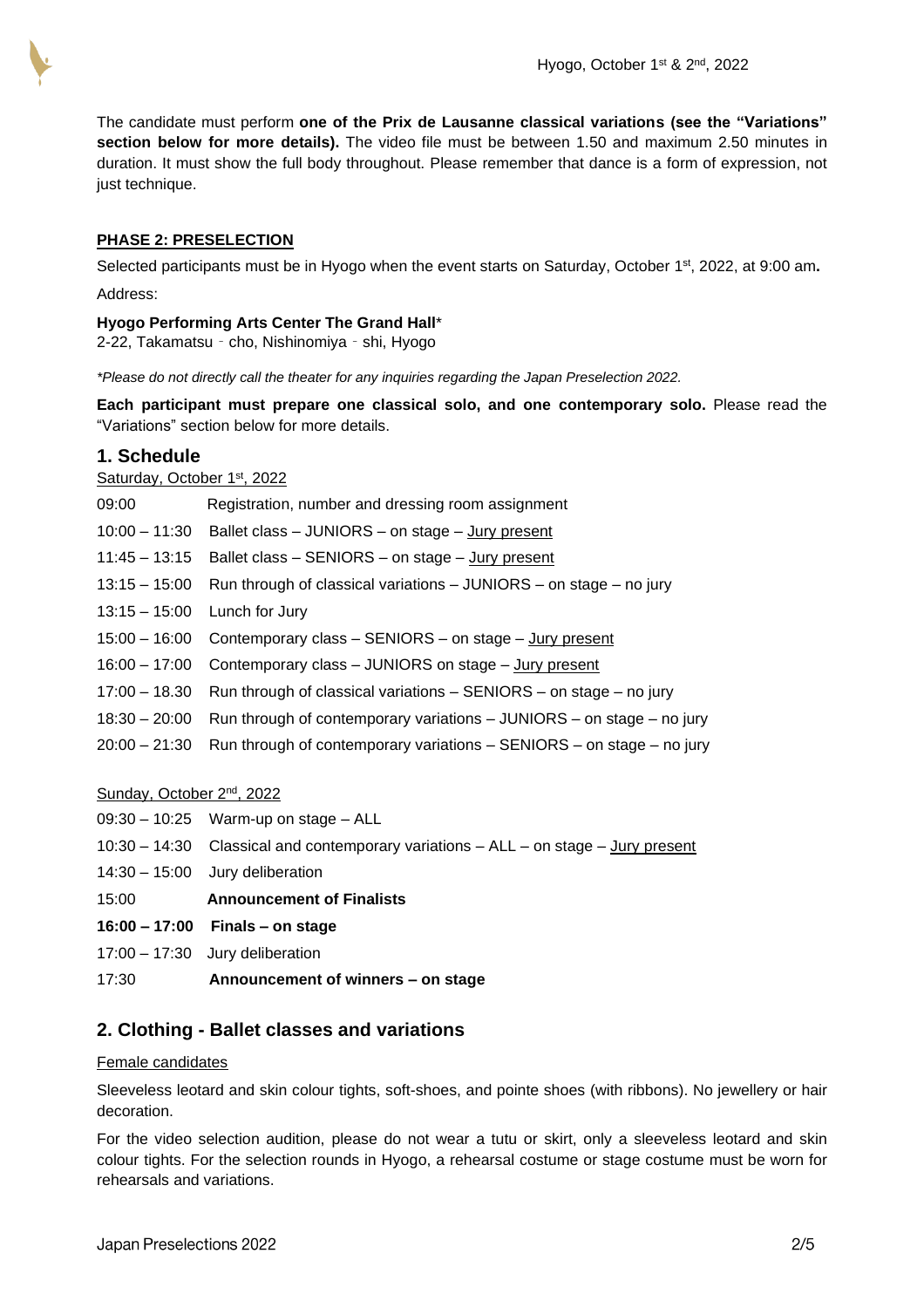

Numbers are to be worn on the front and the back of the body.

### **For the variations on Sunday, October 2nd: with costume, hair, and makeup**

#### Male candidates

Plain tight-fitting T-shirt or white leotard and black tights, with white socks and white soft-shoes.

Numbers are to be worn on the front and the back of the body.

## **For the variations on Sunday, October 2nd: with costume, hair, and makeup**

# **3. Clothing - Contemporary dance classes and variations**

#### Female candidates

Full length black footless tights, leotard, and socks for the class. Lyrical half soles (to protect the soles of the feet) or bare feet are optional but not required.

Hairstyle: Chignon or ponytail. No jewellery or hair decorations.

Skirts that are necessary for the choreography of the contemporary solos will be allowed for rehearsals and variations.

Numbers are to be worn on the front and the back of the body.

#### **For the variations on Sunday, October 2nd: with costume, hair, and makeup**

### Male candidates

Full length black footless tights, plain tight-fitting T-shirt. Lyrical half soles (to protect the soles of the feet) are optional but not required. Socks or bare feet are preferable. Numbers are to be worn on the front and the back of the body.

**For the variations on Sunday, October 2nd: with costume, hair, and makeup**

# **4. Variations**

Candidates prepare two solos:

#### **A. Classical variation (different variations for different age groups)**

The music files for the classical variations must be downloaded on the Prix de Lausanne website.

**JUNIOR CANDIDATES: born between February 5th, 2006, and February 4th, 2008, are required to prepare one of the following classical variations, selecting the version of their choice.** To ensure technical and stylistic appropriateness, candidates are encouraged to select a version performed by an internationally recognized ballet company.

| Girls A                                | Boys A                             |
|----------------------------------------|------------------------------------|
| Don Quixote                            | Coppelia                           |
| <b>CUPID FROM THE DREAM</b>            | FRANZ, ACT III                     |
| Giselle                                | <b>Giselle</b>                     |
| <b>PEASANT PAS DE DEUX SOLO, ACT I</b> | PEASANT PAS DE DEUX, ACT I         |
| La Bayadère                            | La Fille Mal Gardée                |
| <b>1ST SOLOIST VARIATION, ACT III</b>  | <b>COLAS VARIATION - ALEXANDER</b> |
| (KINGDOM OF THE SHADES)                | <b>GORSKY</b>                      |
| <b>2ND SOLOIST VARIATION, ACT III</b>  |                                    |
| (KINGDOM OF THE SHADES)                |                                    |
| The Awakening of Flora                 | La Sylphide                        |
| <b>GIRL'S SOLOIST VARIATION</b>        | JAMES, ACT I, BOURNONVILLE         |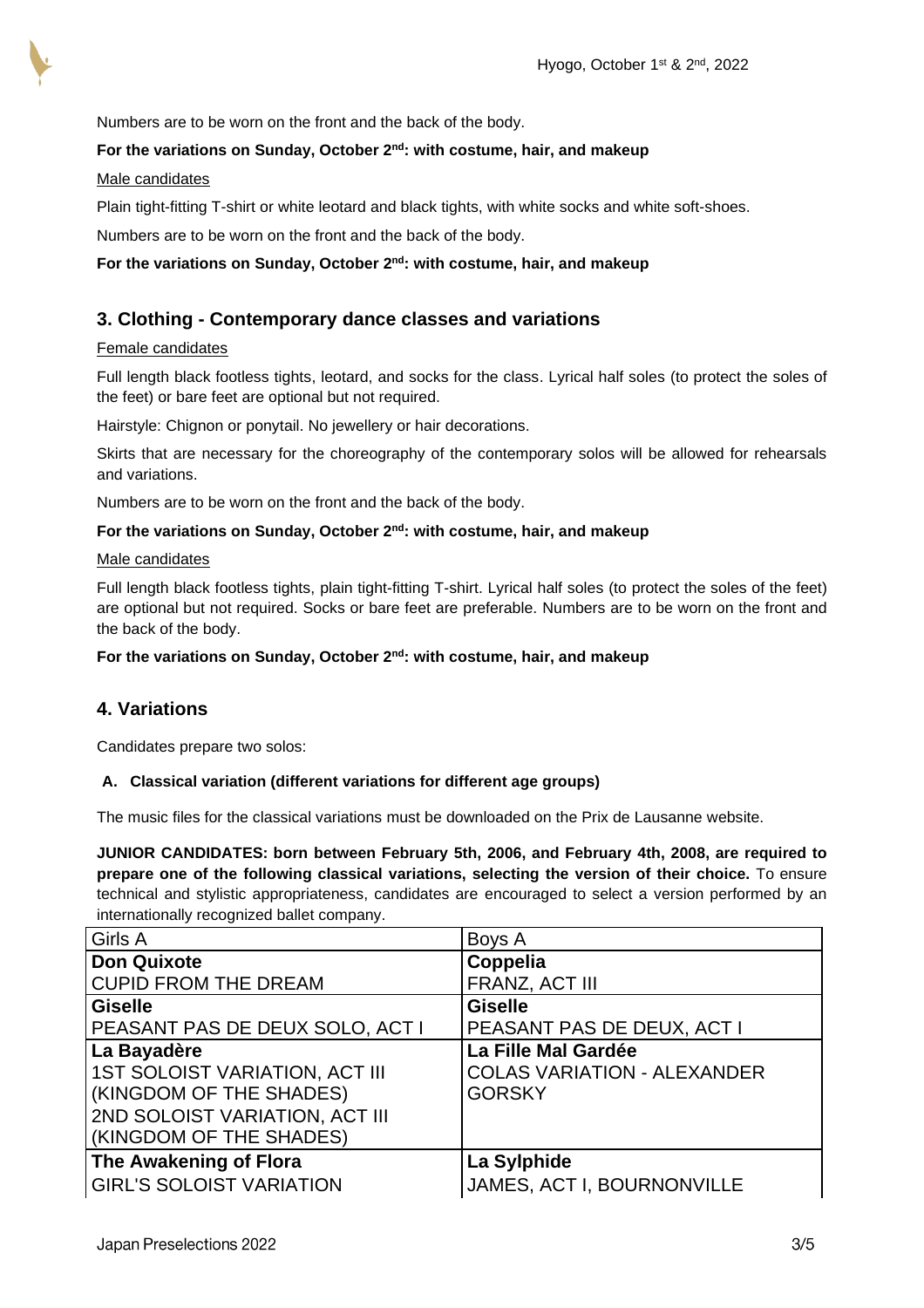|                                                          | (LOVENSKJOLD)                           |
|----------------------------------------------------------|-----------------------------------------|
| <b>Le Corsaire</b>                                       | Harlequinade                            |
| <b>ODALISQUES PAS DE TROIS - 2ND</b><br><b>VARIATION</b> | <b>BOY'S VARIATION</b>                  |
| <b>Paquita</b>                                           | <b>Napoli</b>                           |
| <b>1ST GIRL'S VARIATION FROM PAS DE</b>                  | <b>1ST BOY'S VARIATION FROM THE PAS</b> |
| <b>TROIS, ACT I</b>                                      | DE SIX                                  |
| 2ND GIRL'S VARIATION FROM PAS DE                         | <b>GENNARO VARIATION ACT III - 3RD</b>  |
| <b>TROIS, ACT I</b>                                      | <b>VARIATION</b>                        |
| <b>Sleeping Beauty</b>                                   | <b>Nutcracker</b>                       |
| BLUE BIRD FLORINE'S VARIATION                            | <b>NUTCRACKER PRINCE, ACT II</b>        |
| <b>LILAC FAIRY VARIATION FROM</b>                        |                                         |
| <b>PROLOGUE</b>                                          |                                         |
| <b>WOODLAND GLADE FAIRY VARIATION</b>                    |                                         |
| <b>FROM PROLOGUE</b>                                     |                                         |
| <b>Swan Lake</b>                                         | <b>Swan Lake</b>                        |
| FIRST SOLO FROM PAS DE TROIS, ACT I                      | <b>BLACK SWAN SIEGFRIED, ACT III</b>    |
|                                                          | SOLO FROM PAS DE TROIS, ACT I           |

**SENIOR CANDIDATES: born February 5th, 2004, and February 4th, 2006, are required to prepare one of the following classical variations, selecting the version of their choice.** To ensure technical and stylistic appropriateness, candidates are encouraged to select a version performed by an internationally recognized ballet company.

| Girls B                              | Boys B                                              |
|--------------------------------------|-----------------------------------------------------|
| <b>Don Quixote</b>                   | <b>Don Quixote</b>                                  |
| <b>DULCINEA, ACT II</b>              | <b>BASILIO VARIATION FROM PAS DE</b><br><b>DEUX</b> |
| KITRI VARIATION FROM PAS DE DEUX,    |                                                     |
| <b>ACT III</b>                       |                                                     |
| <b>QUEEN OF THE DRYADS, ACT II</b>   |                                                     |
| <b>Giselle</b>                       | <b>Giselle</b>                                      |
| <b>VARIATION FROM GISELLE, ACT I</b> | PRINCE ALBRECHT, ACT II                             |
| Coppelia                             | <b>Grand Pas Classique</b>                          |
| <b>GIRL'S VARIATION ACT III</b>      | <b>BOY'S VARIATION</b>                              |
| <b>Grand Pas Classique</b>           | La Bayadère                                         |
| <b>WOMEN'S VARIATION</b>             | <b>SOLOR VARIATION</b>                              |
| La Bayadère                          | <b>GOLDEN IDOL</b>                                  |
| <b>GAMSATTI VARIATION FROM THE</b>   |                                                     |
| <b>GRAND PAS DE DEUX</b>             |                                                     |
| La Esmeralda                         | La Sylphide                                         |
| <b>ESMERALDA VARIATION</b>           | JAMES, ACT II, BOURNONVILLE<br>(LOVENSKJOLD)        |
| <b>Paquita</b>                       | <b>Le Corsaire</b>                                  |
| <b>LEAD VARIATION, ACT II</b>        | <b>VARIATION FROM PAS DE DEUX</b>                   |
| Raymonda                             | <b>Paquita</b>                                      |
| <b>VARIATION FROM RAYMONDA,</b>      | <b>GRAND PAS VARIATION</b>                          |
| TABLEAU DU RÊVE, ACT I               |                                                     |
| <b>Sleeping Beauty</b>               | <b>Sleeping Beauty</b>                              |
| <b>AURORA VARIATION, ACT II</b>      | <b>BLUE BIRD</b>                                    |